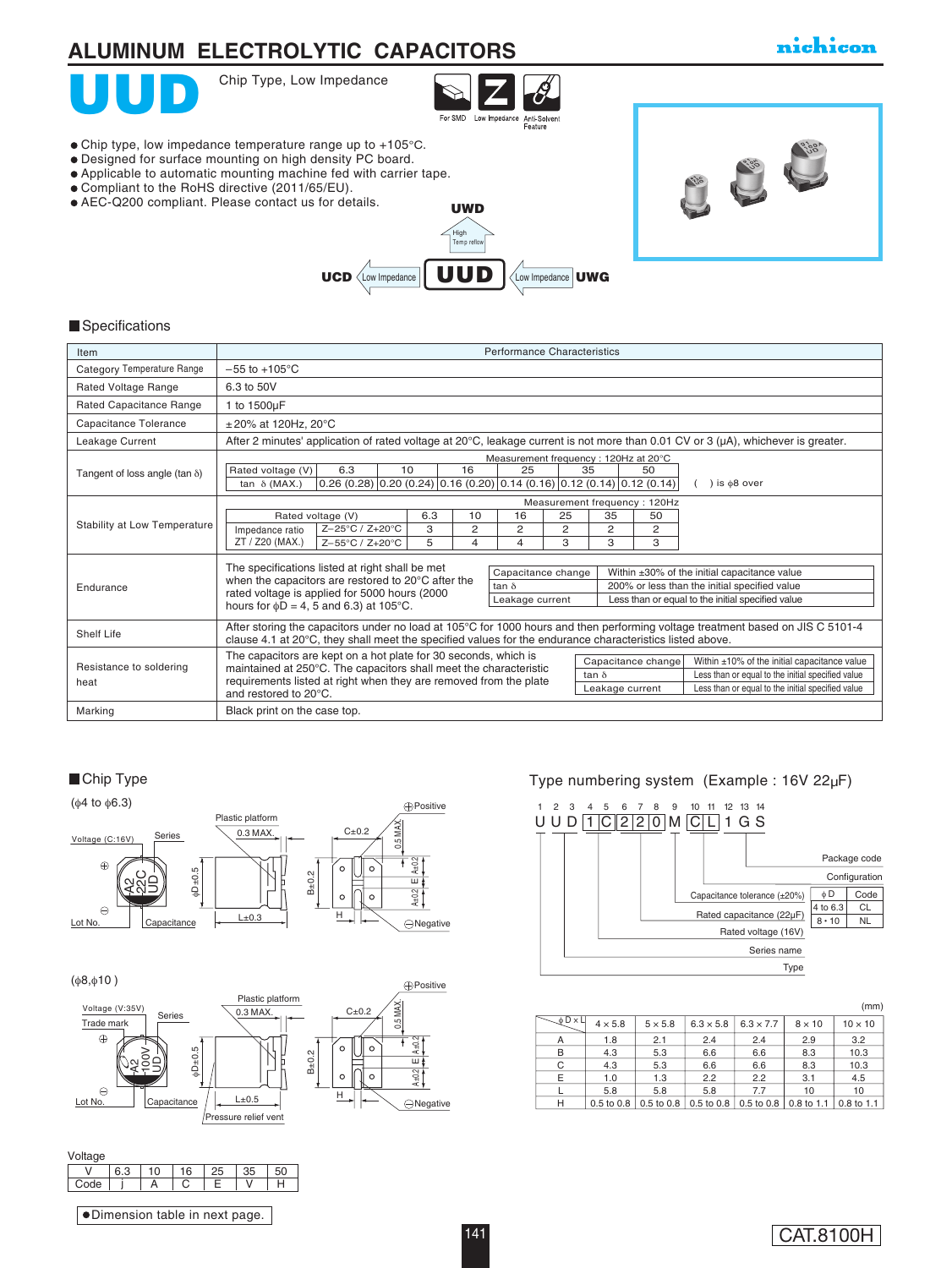# UUD

**Dimensions** 

|                   | $\vee$          |                         | 6.3                |     |                       | 10                |                   |                                       | 16                 |     |                       | 25   |     |                         | 35                 |     |                          | 50          |        |
|-------------------|-----------------|-------------------------|--------------------|-----|-----------------------|-------------------|-------------------|---------------------------------------|--------------------|-----|-----------------------|------|-----|-------------------------|--------------------|-----|--------------------------|-------------|--------|
| Cap.<br>$(\mu F)$ | Code            |                         | 0J                 |     |                       | 1A                |                   |                                       | 1 <sup>C</sup>     |     |                       | 1E   |     |                         | 1 <sub>V</sub>     |     |                          | 1H          |        |
| 1                 | 010             |                         |                    |     |                       |                   |                   |                                       |                    |     |                       |      |     |                         |                    |     | $4 \times 5.8$           | 5.00        | 30     |
| 2.2               | 2R <sub>2</sub> |                         |                    |     |                       |                   |                   |                                       |                    |     |                       |      |     |                         |                    |     | $4 \times 5.8$ 5.00      |             | 30     |
| 3.3               | 3R3             |                         |                    |     |                       |                   |                   |                                       |                    |     |                       |      |     |                         |                    |     | $4 \times 5.8$   5.00    |             | 30     |
| 4.7               | 4 <sub>R7</sub> |                         |                    |     |                       |                   |                   |                                       |                    |     |                       |      |     | $4 \times 5.8$ !        | 1.80               | 80  | $5 \times 5.8$   1.52    |             | 85     |
| 10                | 100             |                         |                    |     |                       |                   |                   |                                       |                    |     | $4 \times 5.8$ 1.80   |      | 80  | $5 \times 5.8$          | 0.76               | 150 | $6.3 \times 5.8$ 0.88 i  |             | 165    |
| 15                | 150             |                         |                    |     |                       |                   |                   | $4 \times 5.8$                        | 1.80               | 80  | $5 \times 5.8$ 0.76   |      | 150 | $5 \times 5.8$ 0.76     |                    | 150 | $6.3 \times 5.8$ 0.88    |             | 165    |
| 22                | 220             |                         |                    |     | $4 \times 5.8$ 1.80   |                   | 80                | $5 \times 5.8$   0.76                 |                    | 150 | $5 \times 5.8$ 0.76   |      | 150 | $5 \times 5.8$   0.76   |                    | 150 | $6.3 \times 5.8$   0.88  |             | 165    |
| 27                | 270             | $4 \times 5.8$          | 1.80               | 80  | $5 \times 5.8$        | 0.76              | 150               | $5 \times 5.8$                        | 0.76               | 150 | $6.3 \times 5.8$ 0.44 |      | 230 | $6.3 \times 5.8$        | 0.44               | 230 | $6.3 \times 7.7$         | 0.68        | 185    |
| 33                | 330             | $5 \times 5.8$ 0.76     |                    | 150 | $5 \times 5.8$ 0.76   |                   | 150               | $6.3 \times 5.8$                      | $\frac{1}{1}$ 0.44 | 230 | $6.3 \times 5.8$ 0.44 |      | 230 | $6.3 \times 5.8$        | $\vert 0.44 \vert$ | 230 | $6.3 \times 7.7$ 0.68    |             | 185    |
| 47                | 470             | $5 \times 5.8$   0.76   |                    | 150 | $6.3 \times 5.8$ 0.44 |                   | 230               | $6.3 \times 5.8$   0.44               |                    | 230 | $6.3 \times 5.8$ 0.44 |      | 230 | $6.3 \times 5.8$   0.44 |                    | 230 | $6.3 \times 7.7$   0.68  |             | 185    |
| 56                | 560             | $5 \times 5.8$ 0.76     |                    | 150 | $6.3 \times 5.8$      | 0.44              | 230               | $6.3 \times 5.8$                      | 0.44               | 230 | $6.3 \times 5.8$      | 0.44 | 230 | $6.3 \times 7.7$        | 0.34               | 280 | $8 \times 10$ i          | 0.34        | 300    |
| 68                | 680             | $6.3 \times 5.8$ 0.44   |                    | 230 | $6.3 \times 5.8$ 0.44 |                   | 230               | $6.3 \times 5.8$                      | 0.44               | 230 | $6.3 \times 5.8$ 0.44 |      | 230 | $6.3 \times 7.7$        | 0.34               | 280 | $8 \times 10$ 0.34       |             | 300    |
| 100               | 101             | $6.3 \times 5.8$   0.44 |                    | 230 | $6.3 \times 5.8$ 0.44 |                   | 230               | $6.3 \times 5.8$   0.44               |                    | 230 | $6.3 \times 7.7$ 0.34 |      | 280 | $8 \times 10$           | 0.17               | 450 | $8 \times 10$            | 0.34        | 300    |
| 150               | 151             | $6.3 \times 5.8$ 0.44   |                    | 230 | $6.3 \times 5.8$      | 0.44              | 230               | $6.3 \times 7.7$                      | 0.34               | 280 | $8 \times 10$         | 0.17 | 450 | $8 \times 10$           | 0.17               | 450 | $10 \times 10$           | 0.18        | 670    |
| 220               | 221             | $6.3 \times 5.8$ 0.44   |                    | 230 | $6.3 \times 7.7$      | $0.34 \;$         | 280               | $6.3 \times 7.7$ 0.34                 |                    | 280 | $8 \times 10$         | 0.17 | 450 | $8 \times 10$           | 0.17 <sub>1</sub>  | 450 | $10 \times 10$ 0.18      |             | 670    |
| 330               | 331             | $6.3 \times 7.7$   0.34 |                    | 280 | $8 \times 10$         | 0.17              | 450               | $8 \times 10$                         | 0.17               | 450 | $8 \times 10$ 0.17    |      | 450 | $10 \times 10$          | $0.09$ 670         |     |                          |             |        |
| 470               | 471             | $8 \times 10$ 0.17      |                    | 450 | $8 \times 10$         | 0.17              | 450               | $8 \times 10$                         | 0.17               | 450 | $10 \times 10$ 0.09   |      | 670 |                         |                    |     |                          |             |        |
| 680               | 681             | $8 \times 10$           | $\frac{1}{2}$ 0.17 | 450 | $10 \times 10$        | 0.09 <sub>1</sub> | 670               | $10 \times 10$ 0.09 $\frac{1}{1}$ 670 |                    |     |                       |      |     |                         |                    |     |                          |             |        |
| 1000              | 102             | $8 \times 10$           | 0.17               | 450 | $10 \times 10$        | 0.09              | $\frac{1}{1}$ 670 |                                       |                    |     |                       |      |     |                         |                    |     | Case size                |             | Rated  |
| 1500              | 152             | $10 \times 10$ !        | $0.09$ !           | 670 |                       |                   |                   |                                       |                    |     |                       |      |     |                         |                    |     | $\phi$ D $\times$ L (mm) | i Impedance | ripple |

Max. Impedance (Ω) at 20°C 100kHz,

Rated ripple current (mArms) at 105°C 100kHz

#### Frequency coefficient of rated ripple current

| Frequency   | 50 Hz | 120 Hz | 300 Hz | 1 kHz | 10 kHz or more |
|-------------|-------|--------|--------|-------|----------------|
| Coefficient | 0.35  | 0.50   | 0.64   | 0.83  | 1.00           |

Taping specifications are given in page 23.

Recommended land size, soldering by reflow are given

in page 18, 19.

Please refer to page 3 for the minimum order quantity.